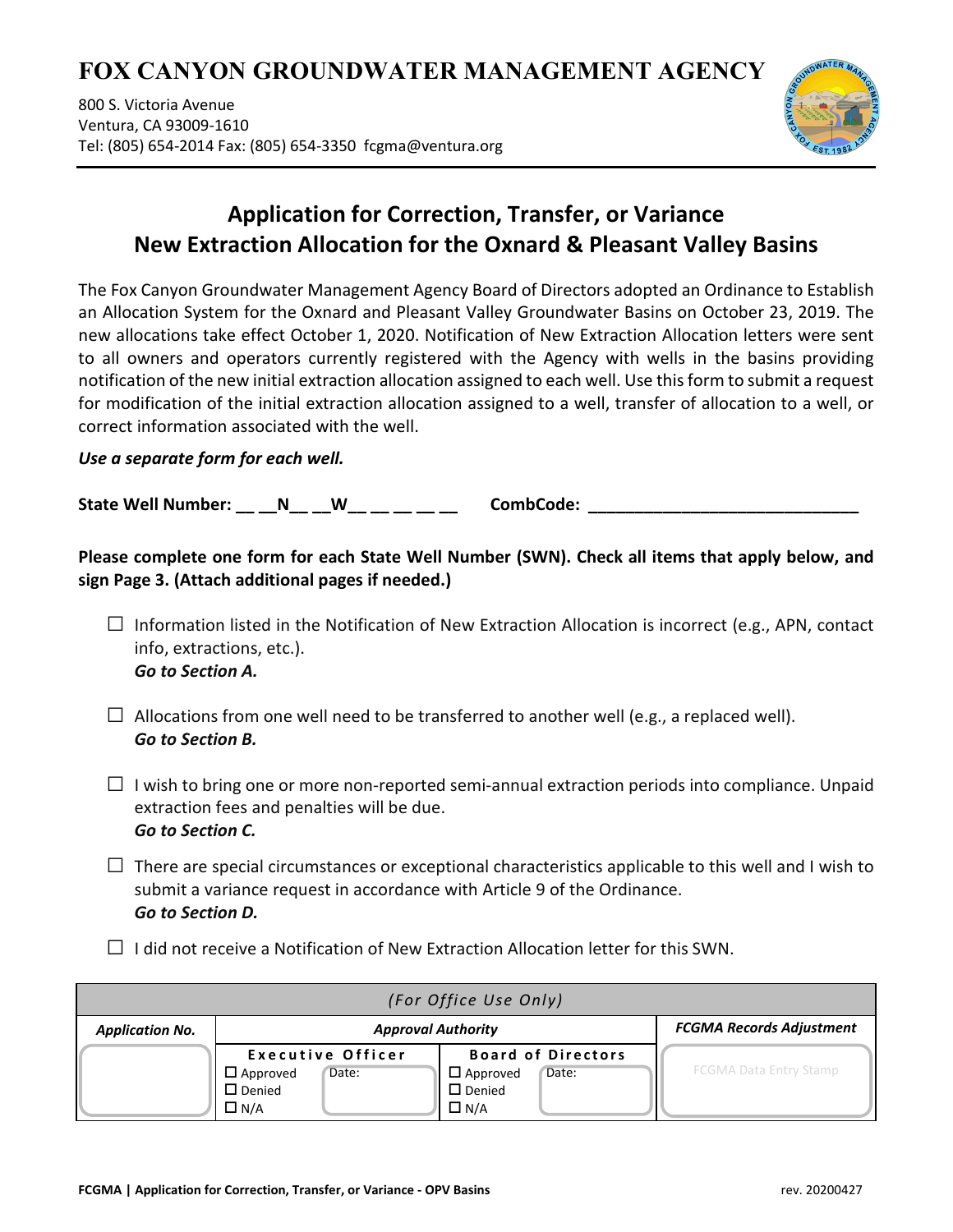### **Section A – Incorrect Information on the Notification of New Extraction Allocations**

#### **Account Information**

Enter requested corrections. Use the appropriate Agency form to register changes in Owner, Operator, Usage, or Well Status if not previously submitted.

| <b>Account Detail</b>        | <b>Requested Correction</b> |  |
|------------------------------|-----------------------------|--|
| Owner                        |                             |  |
| Operator                     |                             |  |
| CombCode                     |                             |  |
| <b>Usage Code</b>            |                             |  |
| <b>DWR Groundwater Basin</b> |                             |  |
| <b>APN</b>                   |                             |  |
| <b>Well Status</b>           |                             |  |

#### **Reported Extractions**

Identify any discrepancies you believe exist in the Agency's records of extraction reporting for which you have a copy(ies) of submitted Semi-Annual Extraction Statement(s).

| <b>Reporting Period</b> | <b>Requested Correction</b> |
|-------------------------|-----------------------------|
| 2005-1                  |                             |
| 2005-2                  |                             |
| 2006-1                  |                             |
| 2006-2                  |                             |
| 2007-1                  |                             |
| 2007-2                  |                             |
| 2008-1                  |                             |
| 2008-2                  |                             |
| 2009-1                  |                             |
| 2009-2                  |                             |
| 2010-1                  |                             |
| 2010-2                  |                             |
| $2011 - 1$              |                             |
| 2011-2                  |                             |
| 2012-1                  |                             |
| 2012-2                  |                             |
| $2013 - 1$              |                             |
| 2013-2                  |                             |
| 2014-1                  |                             |
| 2014-2                  |                             |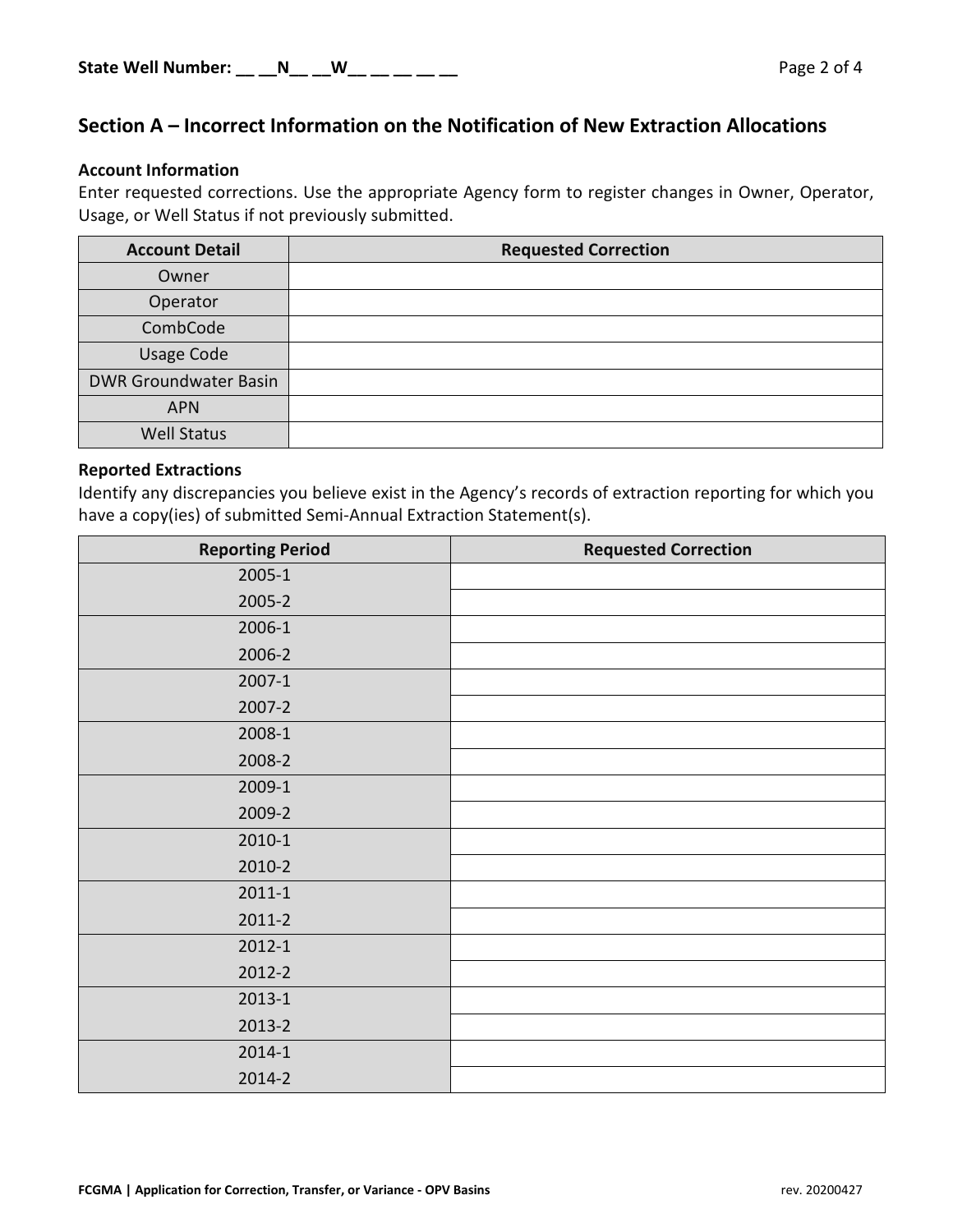#### **Section B – Allocation Transfer for Replacement Well**

Use this section to identify a well(s) with reported extraction during the base period which was (were) replaced by the well identified on page 1 and subsequently destroyed. Attach supporting documentation.

| SWN: |  | Date Replaced: |
|------|--|----------------|
| SWN: |  | Date Replaced: |

#### **Section C – Unreported Extractions**

Identify semi-annual extraction periods which were not reported in accordance with Agency Ordinance Code for the well identified on page 1 which you desire to bring into compliance. Penalties and unpaid extraction fees will be due.

| <b>Reporting Period</b> | <b>Request Compliance</b> |
|-------------------------|---------------------------|
| 2005-1                  | П                         |
| 2005-2                  | П                         |
| 2006-1                  | $\mathsf{L}$              |
| 2006-2                  | П                         |
| 2007-1                  | П                         |
| 2007-2                  | H                         |
| 2008-1                  | □                         |
| 2008-2                  | ΙI                        |
| 2009-1                  | П                         |
| 2009-2                  | П                         |
| 2010-1                  | ΙI                        |
| 2010-2                  | П                         |
| $2011 - 1$              | П                         |
| 2011-2                  | П                         |
| 2012-1                  | П                         |
| 2012-2                  | $\blacksquare$            |
| 2013-1                  | П                         |
| 2013-2                  | П                         |
| 2014-1                  | П                         |
| 2014-2                  | $\blacksquare$            |